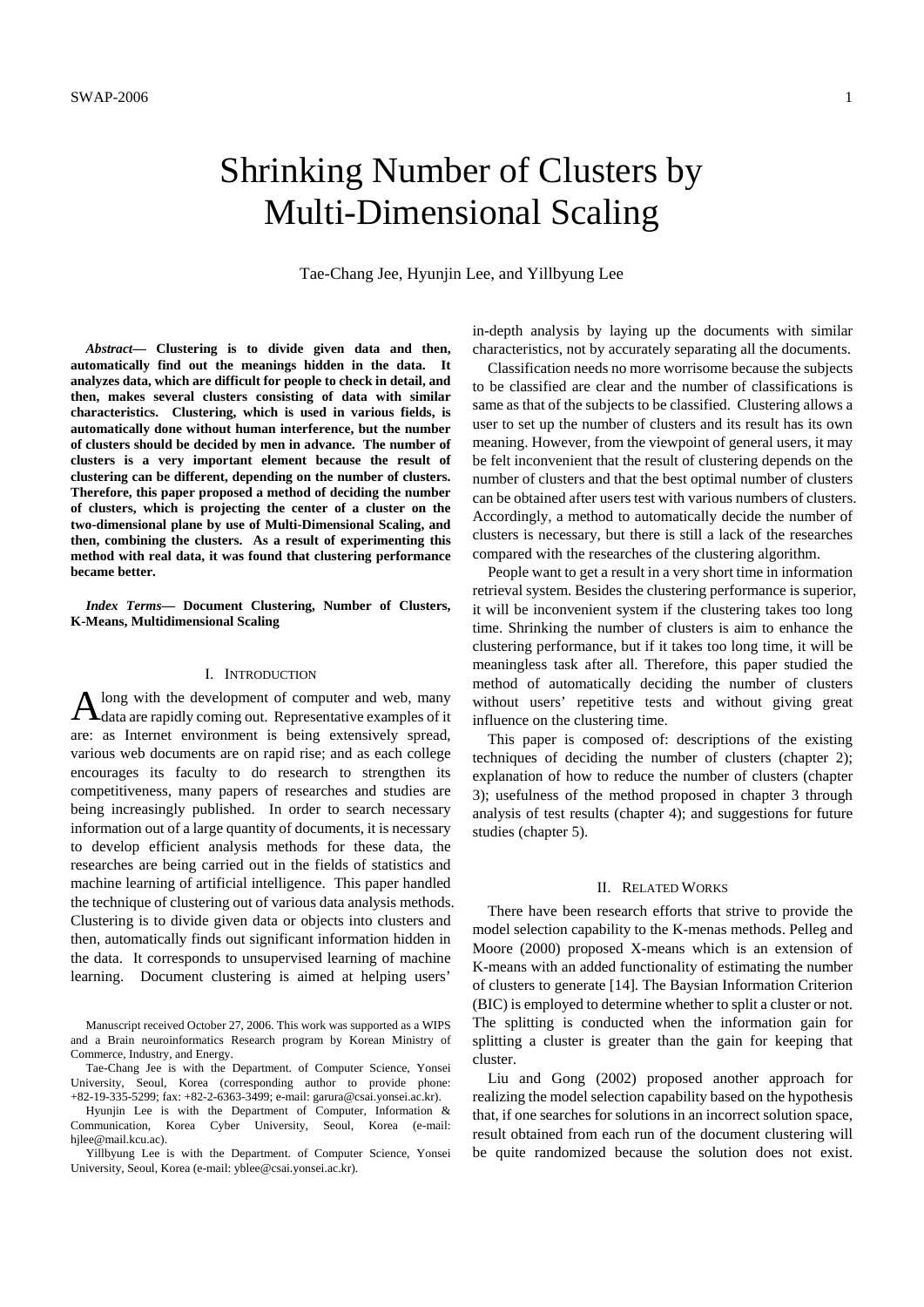Otherwise, results obtained from multiple runs must be very similar assuming that there is only one genuine solution in the solution space. Translating this into the model selection problem, it can be said that, if one guesses on the number of clusters is correct, each run of the document clustering will produce similar sets of document clusters; otherwise, clustering result obtained from each run must be unstable, showing a large disparity [11].

Yu (1998) proposed a method to automatically determining number of clusters by using of BIC [15]. An experiment on EM clustering of 1-d/2-d data are presented and shows a good result. However, BIC measure can't be easily extended to text clustering case.

Salvador (2004) proposed and another algorithm, the L method the finds the "knee" in a '# of clusters vs. clustering evaluation metric' graph [13]. It showed work reasonably well in determining the number of clusters of segments for clustering/segmentation algorithms. But this method is limited to hierarchical algorithm only.

Lu (2005) proposed a new evolutionary algorithm to address estimation the optimal number of clusters [12]. The proposed evolutionary algorithm defines a new entropy-based fitness function, and three new genetic operators for splitting, merging and removing clusters. It can exactly estimate the optimal number of clusters for a set of data.

Boutsinas (2006) presented the z-windows clustering algorithm, which aims to address determining how many clusters are present in a given set of patterns using a windowing techniques [3]. The key idea is to use a sufficiently large number of initial windows, which are properly merged during the algorithm.

## III. PROPOSED METHODS

### *A. System Architecture*

The composition of document clustering is presented in Fig. 1 First, the entire document or searched document is needed. Then document-feature vector is created through applying morphological analysis and parsing on the document. The form of the document-feature vector is illustrated in TABLE I. By inputting clustering algorithm to the document-feature vector, clustering is achieved. In this paper, K-Means was used as clustering algorithm. After clustering is achieved through K-Means, information is produced indicating a center point for each cluster and each document's degree of membership to individual clusters. Using this information, a visualization process is carried out.



Fig. 1. Document Clustering System Architecture

Applying morphological analysis and parsing on each document, we have document-feature vector like TABLE I, where  $D_i$  ( $i = 1...n$ ) is the  $i^{th}$  document, *n* is the number of documents,  $T_i$   $(j = 1...m)$  is the *j<sup>th</sup>* feature, *m* is the number of features, and  $t_{ij}$  is the number of  $j^{th}$  feature in  $i^{th}$ document. We restrict the feature to a noun and pronoun only.

| <b>TABLEI</b>                              |
|--------------------------------------------|
| <b>EXAMPLE OF DOCUMENTS-FEATURE VECTOR</b> |

|       |              | .<br>$\sim$ |          |                  |
|-------|--------------|-------------|----------|------------------|
|       |              | T<br>ι,     | .        | $\bm{\tau}$<br>m |
| D     | $t_{11}$     | $t_{12}$    | .        | $\iota_{1m}$     |
| D,    | $t_{21}$     | $t_{22}$    | .        | $t_{2m}$         |
| .     | $\cdots$     | .           | .        |                  |
| $D_n$ | $\iota_{n1}$ | $t_{n2}$    | $\cdots$ | $\mathbf{m}$     |

The 'Shrinking the Number of Centers' in Fig. 1 is the object of this paper. Usually the clustering is ended there is no other job to do and go to Visualization step directly. In this paper, after the clustering is done the shrink the number of centers step is done. Therefore the number of clusters is changed to more reliable numbers.

## *B. K-Means Clustering*

The object of this study document clustering is one of the clustering algorithm applications. Clustering starts to analyze without prior knowledge of data structure so it can be seen as the process of 'data exploration' or 'data excavation'. It clusters a great quantity of data into a small number of homogeneous groups so it can be seen as the process of 'integration of data' or 'simplification of data' through minimum data loss. The result of clustering becomes related with the step of 'formation of hypotheses' as it derives the information on the structural characteristics of a population [1][8][9].

There are various methods to cluster subjects, but the basic premise of all the methods is to maximize similarity among the objects in a cluster and to minimize similarity among the clusters. The methods of clustering are Self Organizing Map(SOM), Complete Linkage, and K-Means, etc. [5].

SOM is unsupervised learning based map. It has good performance, but it can't guarantee that learning of different problems of the same dimension can be completed within the given time. Complete Linkage is hierarchical clustering, which compares distances among documents. It has some advantages that it always converges and the calculating time for different problems of the same dimension is always same, but if the document feature vector becomes big, the total calculating time increases by geometric progression [4]. K-Means is partitional clustering. Calculation can be completed within given time and even though the document feature vector becomes big, the calculating time gradually increases, not by geometric progression like Complete Linkage.

K-Means partitions input data of *n* into clusters of *K*. The standards for similarity are Euclidean Distance, Manhattan's Distance, Pearson Correlation Coefficient, and Cosine Coefficient. *K*, which is the number of clusters, should be set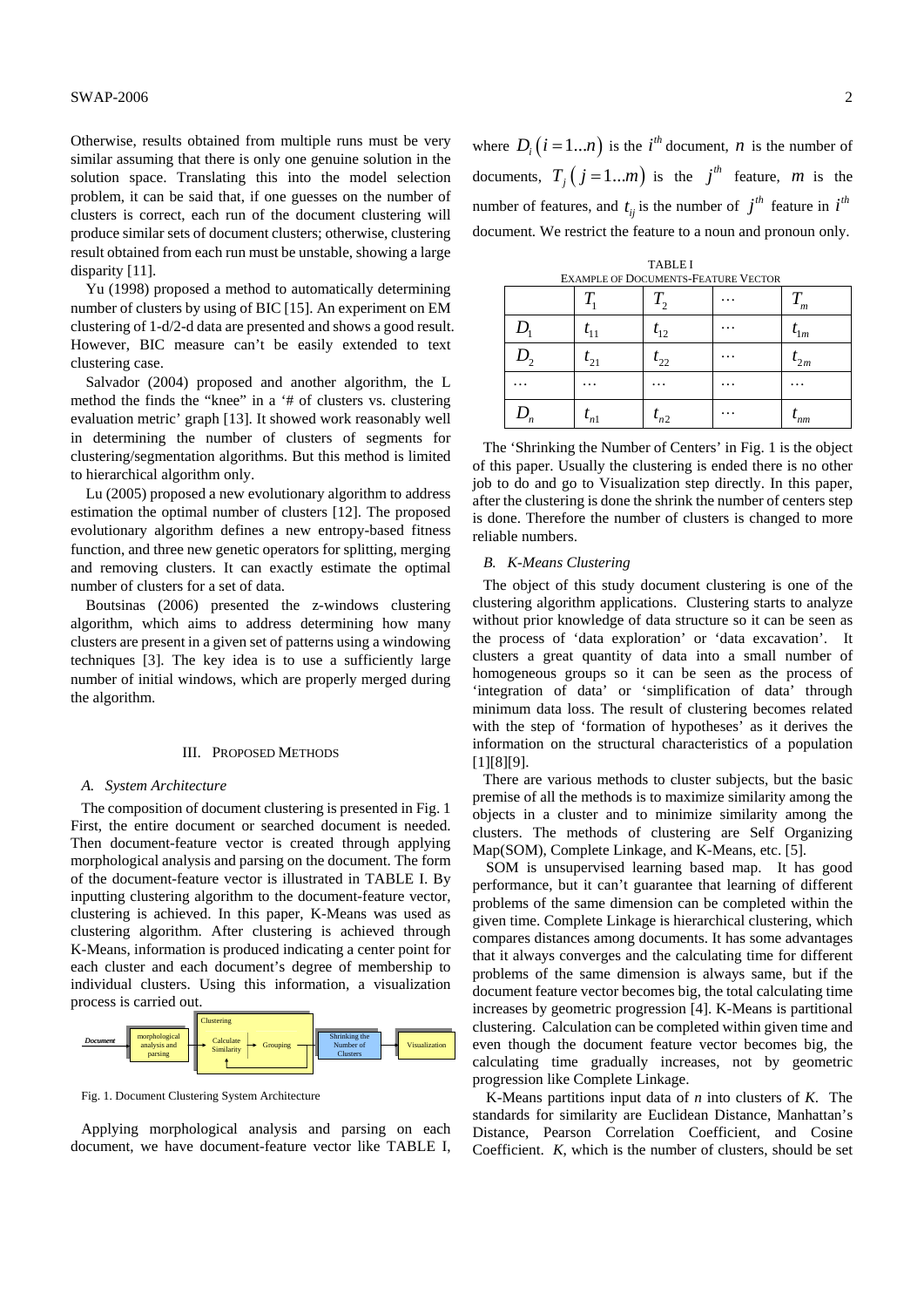prior to analysis. In case it is difficult to select *K*, analysis will be done for various *K* values and then, a suitable *K* is decided.

K-Means is performed in the following ways:

- Step 1: Initializing a cluster representative value of *K*
- Step 2: Assigning each input data to the center of the closest cluster
- Step 3: Re-calculating the center of each cluster, using the mean value of data in the cluster
- Step 4: Repeating the above step 2 through 3 until there is no change in the cluster which each input data belong to

## *C. Multidimensional Scaling*

It is not easy to view the result of clustering at a time. If original data are made in two or three dimensions, they can be expressed on the plane so we can see the result easily. However, if the dimension of the feature vector is big like document data, it is difficult to express them on the plane. Here, we need to know how to project data of a high dimension on the plane of a low dimension. Multi-Dimensional Scaling is one of the methods [2].

From a non-technical point of view, the purpose of Multi-Dimensional Scaling (MDS) is to provide a visual representation of the pattern of proximities (i.e., similarities or distances) among a set of objects [2]. For example, given a matrix of perceived similarities between various brands of air fresheners, MDS plots the brands on a map such that those brands that are perceived to be very similar to each other are placed near each other on the map, and those brands that are perceived to be very different from each other are placed far away from each other on the map.

From a slightly more technical point of view, what MDS does is find a set of vectors in p-dimensional space such that the matrix of Euclidean distances among them corresponds as closely as possible to some function of the input matrix according to a criterion function called stress.

A simplified view of the algorithm is as follows:

- Step 1: Assign points to arbitrary coordinates in p-dimensional space.
- Step 2: Compute Euclidean distances among all pairs of points, to form the *Dhat* matrix.
- Step 3: Compare the *Dhat* matrix with the input *D* matrix by evaluating the stress function. The smaller the value the greater the correspondence between the two points. The stress function *S* is as follows:

$$
S = \left[ \frac{\sum\limits_{i} \sum\limits_{j} \left(d_{ij} - f\left(d_{ij}\right)\right)^2}{\sum\limits_{i} \sum\limits_{j} d_{ij}^2} \right]^{1/2}
$$

- Step 4: Adjust coordinates of each point in the direction that best maximally stress.
- Step 5: Repeat steps 2 through 4 until stress won't get any lower.

This paper used MDS to project the center of a cluster on the low-dimensional plane. Once clustering is completed, cluster centers are made as many as set in the beginning, and it is possible to calculate the distance between cluster centers. The distance between cluster centers shall be applied to MDS to be projected on the low-dimensional plane. TABLE II is a calculation of the distance (we use Cosine Coefficient) among 12 clusters centers, and Fig. 2 is that the value of Table II is expressed on the low-dimensional plane by use of MDS.

TABLE II

|    | <b>DISTANCES OF CENTERS OF CLUSTERS</b> |      |                         |      |      |      |      |      |      |      |      |      |
|----|-----------------------------------------|------|-------------------------|------|------|------|------|------|------|------|------|------|
|    | 0                                       |      | $\overline{\mathbf{c}}$ | 3    | 4    | 5    | 6    | 7    | 8    | 9    | 10   | 11   |
| ŋ  |                                         | 0.47 | 0.49                    | 0.50 | 0.52 | 0.46 | 0.54 | 0.52 | 0.43 | 0.63 | 0.57 | 0.35 |
| 1  | 0.4.                                    |      | 0.57                    | 0.63 | 0.62 | 0.56 | 0.64 | 0.64 | 0.53 | 0.54 | 0.62 | 0.48 |
| 2  | 0.49                                    | 0.57 |                         | 0.65 | 0.63 | 0.62 | 0.68 | 0.67 | 0.58 | 0.54 | 0.62 | 0.53 |
| 3  | 0.50                                    | 0.63 | 0.65                    |      | 0.69 | 0.60 | 0.65 | 0.60 | 0.58 | 0.57 | 0.65 | 0.51 |
| 4  | 0.52                                    | 0.62 | 0.63                    | 0.69 |      | 0.65 | 0.71 | 0.70 | 0.63 | 0.59 | 0.66 | 0.57 |
| 5  | 0.46                                    | 0.56 | 0.62                    | 0.60 | 0.65 |      | 0.51 | 0.59 | 0.46 | 0.52 | 0.58 | 0.41 |
| 6  | 0.54                                    | 0.64 | 0.68                    | 0.65 | 0.71 | 0.51 |      | 0.66 | 0.55 | 0.60 | 0.65 | 0.49 |
| 7  | 0.52                                    | 0.64 | 0.67                    | 0.60 | 0.70 | 0.59 | 0.66 |      | 0.57 | 0.57 | 0.61 | 0.54 |
| 8  | 0.43                                    | 0.53 | 0.58                    | 0.58 | 0.63 | 0.46 | 0.55 | 0.57 |      | 0.50 | 0.57 | 0.58 |
| 9  | 0.63                                    | 0.54 | 0.54                    | 0.57 | 0.59 | 0.52 | 0.60 | 0.57 | 0.50 |      | 0.58 | 0.43 |
| 10 | 0.57                                    | 0.62 | 0.62                    | 0.65 | 0.66 | 0.58 | 0.65 | 0.61 | 0.57 | 0.58 |      | 0.51 |
| 11 | 0.35                                    | 0.48 | 0.53                    | 0.51 | 0.57 | 0.41 | 0.49 | 0.54 | 0.58 | 0.43 | 0.51 |      |
|    |                                         |      |                         |      |      |      |      |      |      |      |      |      |



Fig. 2. Centers of Clusters using MDS

# *D. Shrinking Number of Clusters*

In this paper, the method of reducing the number of clusters is based on the low-dimensional geometric structure. Let's look at the cluster centers projected on the low-dimensional plane by use of MDS (see Fig. 2). Some cluster centers are in appropriate distance from other cluster centers, but like 0-9 and 8-11, some cluster centers are closely adjacent to each other(see Fig. 2). The original data of Table I show that the distance among cluster centers are distributed from 0.35 to 0.71. For combining close clusters, the relationship with other clusters should be considered. Therefore, it is impossible to confidence certain of that clusters, which are in the closest distance, can be combined. In addition, different data can make the distance different. In this case, it becomes difficult to determine what clusters (in what distance) should be combined. However, if they are projected on the low-dimensional plane like Fig. 2, the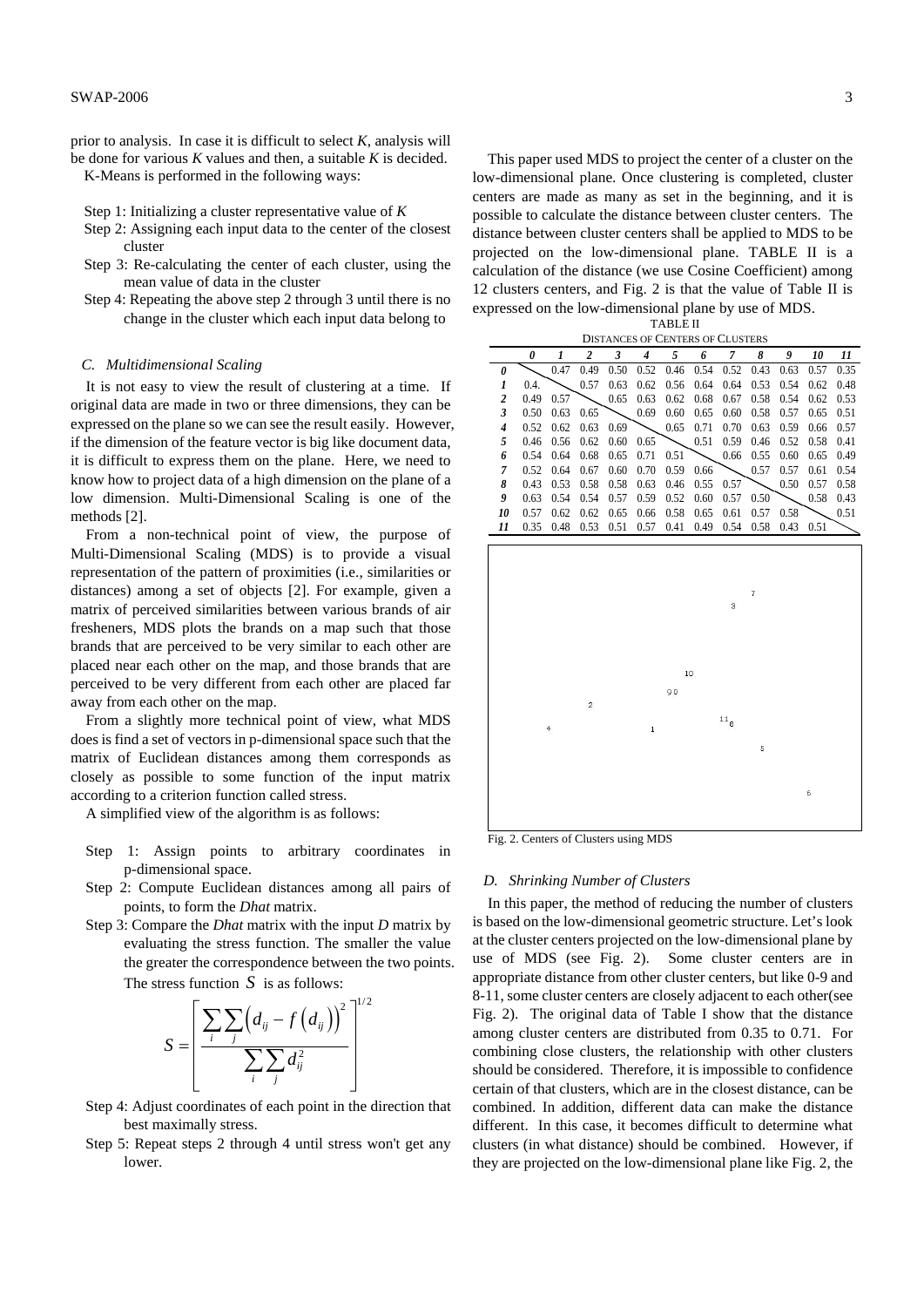relationship with other clusters is reflected so it is possible to combine the clusters in the closest distance. And further, the distance is regular so it becomes easy to decide the threshold of the distance for combination.

A simplified view of the algorithm is as follows:

Step 1: Compute threshold *T* .

cluster distances.

$$
T = \frac{1}{\left\langle \sqrt{NumC} \right\rangle} \times \alpha
$$
 (1)

where *NumC* is the Number of Clusters and  $\alpha \in [0,1]$  is the weight to calculate the tolerance of

- Step 2: Calculate MDS by use of the algorithm of Chapter 3.2.
- Step 3: Use MDS result to calculate distance matrix Dist among clusters.
- Step 4: Combine two clusters that belong to the minimum value of Dist if the minimum value of Dist is smaller than *T* .
- Step 5: Repeat steps 2 through 4 until minimum of Dist is greater than *T* .

The result of applying the above algorithm to Fig. 2 having 12 cluster centers is Fig. 3. It can be confirmed that cluster centers are reduced to 6 clusters under the circumstance that *NumC* is 12 and  $\alpha$  is 0.8.



Fig. 3. Result of Shrinking Number of Clusters Algorithm

# IV. EXPERIMENTS AND RESULTS

This study implemented at Pentium 4 2.8GHz CPU with C# language. The .Net Framework 1.1 (compiler version) was used.

## *A. Data Sets*

Our experiments adopted a variety of publicly available real-life data sets. These include the Reuter-21578 document collection (Reuters in short)[10], and four databases from the UCI machine learning repository, namely Australian Credit Approval (Australian), Pima Indians Diabetes Database (Diabetes), Heart disease dataset (Heart), Iris Plants Database (Iris)[7]. Table III summarizes the statistics of these five data sets.

| <b>TABLE III</b>       |  |
|------------------------|--|
| ances of Centeds of Ci |  |

| <b>DISTANCES OF CENTERS OF CLUSTERS</b> |                      |                     |                     |  |  |  |
|-----------------------------------------|----------------------|---------------------|---------------------|--|--|--|
| Data Sets                               | Num. of<br>instances | Num. of<br>features | Num. of<br>clusters |  |  |  |
| Australian                              | 690                  | 14                  |                     |  |  |  |
| Diabetes                                | 768                  |                     |                     |  |  |  |
| Heart                                   | 270                  | 13                  |                     |  |  |  |
| <b>Iris</b>                             | 150                  |                     |                     |  |  |  |
| Reuter                                  | 2.094                | 8.031               |                     |  |  |  |

### *B. Evaluation Metrics*

Clustering is unsupervised learning so it can't use the standards for performance evaluation like identification ratio or reliability that are used in supervised learning. Some researches of the methods of evaluating the result of clustering are in progress, one of which is to evaluate with the structural form of clusters [6].

The cluster compactness measure (*Cmp*) evaluates how well the subsets of the input are redistributed by the clustering system, compared with the whole input set. The cluster compactness is based on the variance of a vector data set given by

$$
\nu(X) = \sqrt{\frac{1}{N} \sum_{i=1}^{N} d^2(x_i, \overline{x})}
$$
 (2)

where  $d(x_i, x_j)$  is a distance metric between two vectors  $x_i$ 

and *x<sub>j</sub>*, *N* is the number of members in *X*, and  $\bar{x} = \frac{1}{N} \sum_{i} x_i$ 

is the means of *X* . A smaller variance value of a data set indicates a higher homogeneity of the vectors in the data set. The cluster compactness for the output clusters generated by a system is then defined as

$$
Cmp = \frac{1}{C} \sum_{i}^{C} \frac{v(c_i)}{v(X)}
$$
(3)

where *C* is the number of clusters generated on the data set *X* ,  $v(c_i)$  is the variance of the cluster  $c_i$ ,  $v(X)$  is the variance of the data set *X* .

The cluster separation measure (*Sep*) evaluates how long the clusters are separated. The cluster separation of a clustering system's output is defined by

$$
Sep = \frac{1}{C(C-1)}\sum_{i=1}^{C}\sum_{j=1, j\neq i}^{C}\exp\left(-\frac{d^{2}(x_{c_{i}}, x_{c_{j}})}{2\sigma^{2}}\right)
$$
(4)

where  $\sigma$  is a Gaussian constant, C is the number of clusters,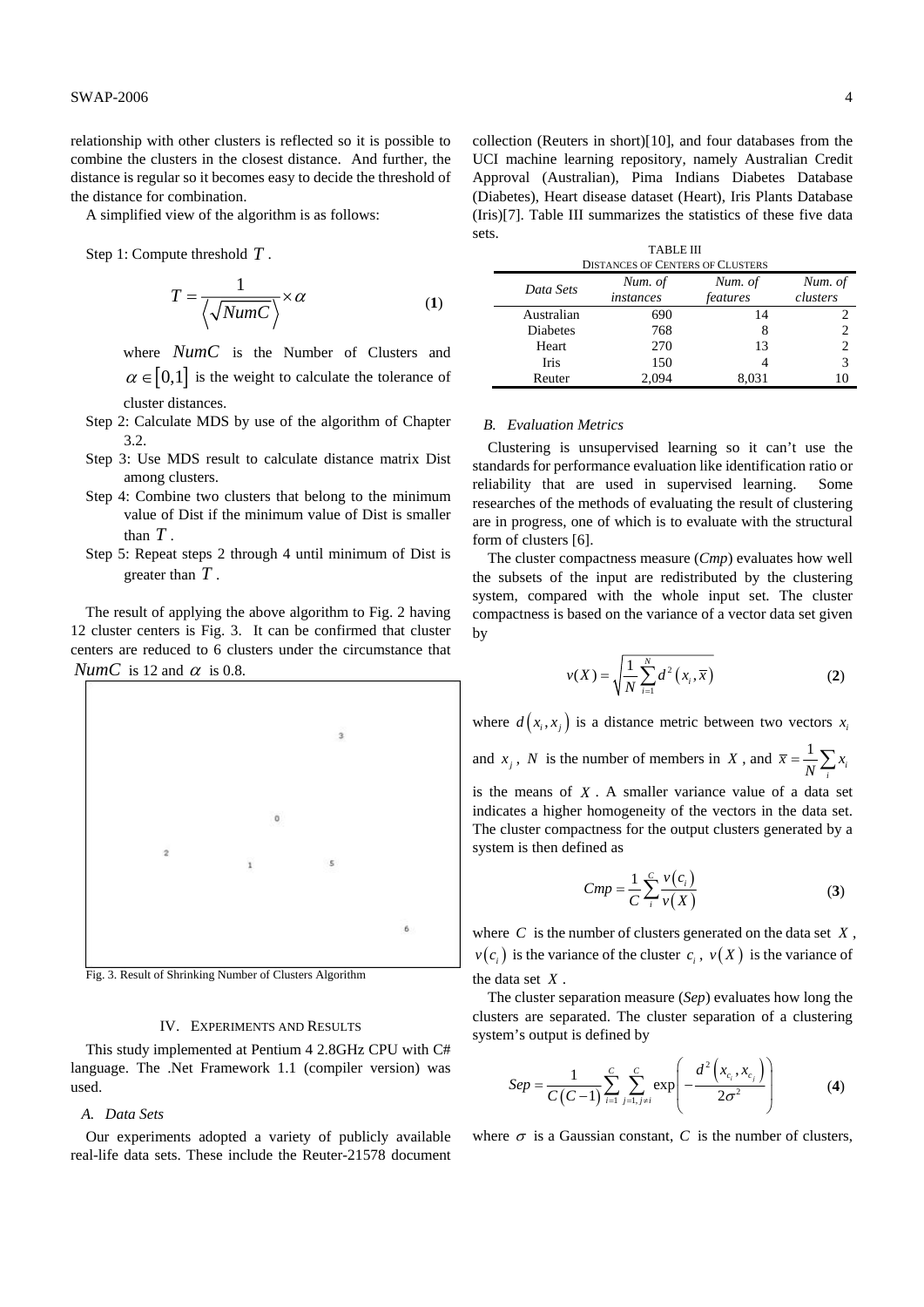| THE EXPERIMENTAL RESULTS OF THE FIVE DATA SETS $(A = 0.8, B = 0.5)$ |                  |      |      |      |            |  |  |
|---------------------------------------------------------------------|------------------|------|------|------|------------|--|--|
| Data Sets                                                           | Num. of Clusters | Cmp  | Sep  | Oca  | Time(msec) |  |  |
| Australia                                                           | Optimal (2)      | 1.54 | 0.96 | 1.25 | 1,159      |  |  |
| n                                                                   | Random (12)      | 1.63 | 0.56 | 1.09 | 775        |  |  |
|                                                                     | Shrink (3)       | 1.46 | 0.22 | 0.84 | 1,621      |  |  |
| Diabetes                                                            | Optimal (2)      | 1.08 | 0.39 | 0.73 | 896        |  |  |
|                                                                     | Random (10)      | 1.10 | 0.33 | 0.71 | 131        |  |  |
|                                                                     | Shrink $(5)$     | 1.07 | 0.28 | 0.68 | 412        |  |  |
| Heart                                                               | Optimal (2)      | 1.00 | 0.14 | 0.57 | 128        |  |  |
|                                                                     | Random (10)      | 1.00 | 0.15 | 0.58 | 31         |  |  |
|                                                                     | Shrink (3)       | 1.00 | 0.16 | 0.58 | 131        |  |  |
| Iris                                                                | Optimal (3)      | 1.02 | 0.17 | 0.60 | 15         |  |  |
|                                                                     | Random (10)      | 1.02 | 0.16 | 0.59 | 18         |  |  |
|                                                                     | Shrink (5)       | 1.02 | 0.17 | 0.60 | 59         |  |  |
| Reuter                                                              | Optimal (10)     | 1.82 | 0.87 | 1.35 | 6,218      |  |  |
|                                                                     | Random (24)      | 2.05 | 0.91 | 1.48 | 6,484      |  |  |
|                                                                     | Shrink $(5)$     | 1.76 | 0.58 | 1.17 | 11,140     |  |  |

TABLE IV

 $x_{c_i}$  is the centroid of the cluster  $c_i$ ,  $d(x_{c_i}, x_{c_j})$  is the distance between the centroid of  $c_i$  and the centroid of  $c_j$ .

A smaller cluster compactness indicates a higher average compactness in the output clusters, and a smaller cluster separation indicates a larger overall dissimilarity among the output clusters [6]. Cluster compactness and cluster separation are two standards for comparing performance of clusters so it is difficult to compare the total performance so overall cluster quality (*Ocq*) is defined as:

$$
Ocq(\beta) = \beta \cdot Cmp + (1 - \beta) \cdot Sep \tag{5}
$$

where  $\beta \in [0,1]$  is the weight that balances measures cluster compactness and cluster separation. If this overall cluster quality is small, it means better performance.

# *C. Clustering Results*

Table IV reports the experimental results on five data sets. Here, Optimal is presented as the optimum number of clusters. It follows *Num. Of clusters* of Table III. Random is a randomly selected number and Shrink indicates the random number of clusters that is reduced by the proposed algorithm. Let's see *Cmp*. Better results were made for Australian, Diabetes, and Reuter in case the proposed method was used for reduction than in case the optimal number of clusters or a random was selected, which was same result for Heart and Iris. Let's see *Sep*. Same as *Cmp*, the proposed method showed the better result for Australian, Diabetes, and Reuter except for Heart and Iris. For Heart and Iris, the difference was just 0.02 and 0.01, which is very small compared with others. Because the proposed method showed the similar result in *Cmp* and *Sep*, it showed the better result for the three in terms of *Ocq* while it showed the worse result for the other two, but the difference was very small with 0.01.

The time recorded here doesn't include the learning time of K-Means algorithm. Only the time of the proposed algorithm that is explained in chapter 3.3 is recorded. Optimal and Random are the results of performing only the step 1 and 2 out of the algorithm explained in chapter 3.3. Shrink is the result of performing the steps of  $1~5$ . In Shrink, the steps of  $3~5$  were added so the time couldn't help being extended more than Random, and the result can be confirmed through Table IV. Average 290% more of time was required. The time for Shrink increased by 170% compared with that for Optimal. The reason why Optimal needed more time than Random lies in the method of getting MDS. Shrink required more time, but in terms of the absolute value, it was just within 1 second (5 seconds for Reuter), which is very small compared with the total clustering time. (In case of Reuter, the total clustering time is about 10 minutes.)

### V. CONCLUSION AND FUTURE WORK

This paper proposed the method of automatically determining the number of clusters by use of MDS. Clustering, through analysis of a large quantity of data, helps people find out the characteristics of data that they didn't know. However, because of the limitation of unknown data, it is impossible to know how many clusters are suitable to get accurate results. Therefore, we can't help deciding a random number of clusters. Because of the characteristics of clustering, true or false doesn't exist, but for better performance, clustering had better be performed and for this, this paper proposed the method of automatically deciding the number of clusters. This paper applied the proposed method to real data. The result tells that it showed the same or the better performance. It took more time, but the time is acceptable to be applied to the real system.

The method proposed by this paper reduced the number of clusters by merging geometrically closest clusters. The method is executed without re-clustering process, so there is a benefit in time.

It is possible to add the process which divides the big cluster for enhance the clustering performance. However, adding this process is accompanied with re-clustering process. Therefore, it needs to be studied further to check if it's execution time is acceptable to real-time system.